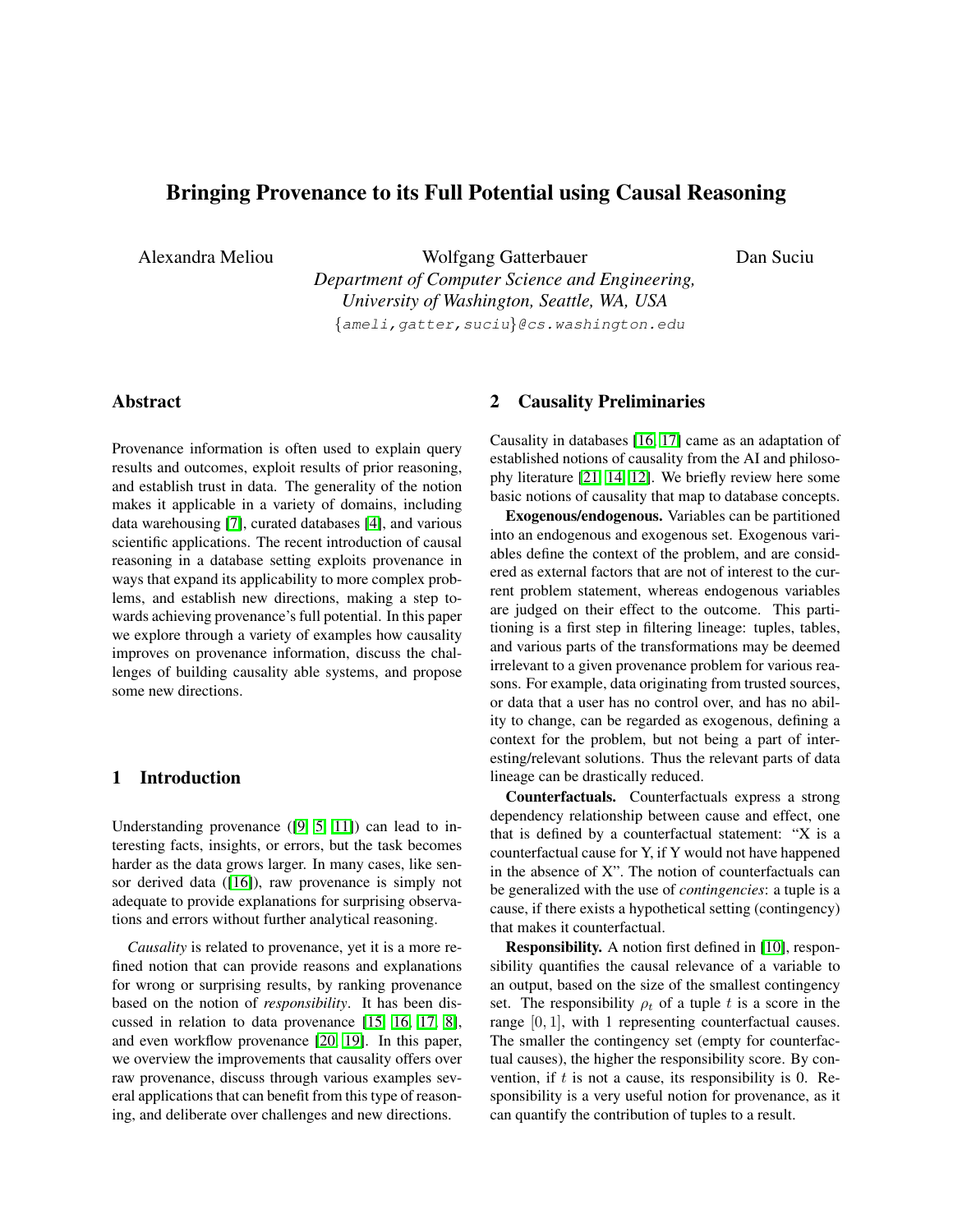## 3 Causality and Provenance

The notions of contingencies, responsibility, and the partitioning into exogenous and endogenous variables can enrich the raw provenance information, extending its applicability to a variety of applications. Note that contingencies and responsibility do not require extra information or input, but can be computed using the base lineage expressions. The exogenous/endogenous partitioning may be part of the user input, database or system specifications.

In this section, we present various examples that showcase the benefits that causality brings to provenance, and discuss their challenges and possible new directions.

### 3.1 Provenance Ranking

Using causality for explaining query answers [\[16,](#page-4-2) [17\]](#page-4-4) relies on two components: discovering causes within the endogenous tuples, and *ranking* those causes based on the responsibility of the tuples in the lineage of a result. This responsibility-based ranking is one of the most important contributions of causality to lineage, and is relevant to any application, beyond explanations, that needs to quantify contributions of variables (e.g error detection/correction). Having such a metric is crucial when the lineage of results is large, and it becomes tedious and impractical to manually examine it.

We will discuss an example that demonstrates how this ranking aids in explanations of surprising results, and error discovery. The example is based on the publicly available Never Ending Language Learning (NELL) dataset [\[6,](#page-3-3) [1\]](#page-3-4). The dataset contains information extracted automatically from various online sources, and is comprised of one large relation (nell) with the following attributes: entity, relation, value, iteration, probability, source, candidate source, entity literal strings, value literal strings. For specifications on all the fields the reader can see [\[1\]](#page-3-4). For our example we can focus on the first three fields, which specify for various diverse entities, their value under a specific context (relation). Due to the nature of its construction, the NELL dataset contains quite a few errors and dirty data. [Figure 1](#page-1-0) gives some example entries from the nell table.

<span id="page-1-1"></span>EXAMPLE 3.1 (NELL DATASET). *A user has downloaded the NELL dataset [\[6,](#page-3-3) [1\]](#page-3-4), and issues various exploratory queries. She wants to find a list of all languages that serve as an official language to at least one country that has multiple official languages. For example, Belgium has both French and German as official languages [\(Fig. 1\)](#page-1-0), so both French and German should appear in the query result. She issues the following query over the* nell *relation:*

select distinct n1.value

| entity          | relation              | value       |
|-----------------|-----------------------|-------------|
| brett_johnson   | generalizations       | athlete     |
| tim_burton      | directordirectedmovie | beetlejuice |
| mark_zuckerberg | ceoof                 | facebook    |
| barak_obama     | politicianholdsoffice | president   |
| belgium         | countrylanguage       | french      |
| belgium         | countrylanguage       | german      |
| greece          | countrylanguage       | greek       |
| greece          | countrycities         | chania      |

<span id="page-1-0"></span>Figure 1: Some sample tuples from the NELL database. The actual tuple data is abbreviated for presentation purposes (e.g. athlete instead of concept:athlete).

```
from nell n1, nell n2
where n1.relation = 'countrylanguage'
       and n2.relation = n1.relation
       and n2.entity = n1.entity
       and n1.value <> n2.value;
```

|           |          | and gets the following languages in the result: |
|-----------|----------|-------------------------------------------------|
| afrikaans | french   | persian                                         |
| arabic    | german   | polish                                          |
| cantonese | greek    | portuguese                                      |
| english   | mandarin | spanish                                         |

*The user is surprised to see Greek and Persian in the result set, as she believes these languages to be only spoken as the single official language in Greece and Iran respectively. The user wants to understand the reason for this outcome, and correct any possible errors.*

The responsibility ranking can provide the user with a meaningful measure of the importance of various tuples in a result, which can translate in more meaningful explanations, or error likelihood. This is important when the provenance of a tuple becomes large, and impractical to manually explore. Even for the simple query of [Ex](#page-1-1)[ample 3.1,](#page-1-1) the suspicious results map to 30 base tuples. We explain the resulting ranking in more detail only for greek, whose provenance is much smaller.

EXAMPLE 3.2 (E[XAMPLE](#page-1-1) 3.1 CONTINUED). *The user issues a causality query on the result* greek*, and receives the responsibility ranking of [Fig. 2.](#page-2-0) As expected by the user, the tuple* (greece, greek) *(we omit the relation value for brevity) appears as a top result in the ranking, as it is an expected fact. However, the user can also easily notice that a second language (English) is also listed as an official language of the country. Even though many Greeks do speak English, the tuple is factually wrong. Moreover, the fact that the tuple is not counterfactual* ( $\rho_t < 1$ ) means that there are additional *errors: apparently Greek is also listed as an official language for Egypt, which is also a mistake. Note that the tuple* (egypt, greek) *is ranked higher than* (egypt, arabic) *and* (egypt, persian)*. This is important, as the other languages spoken in Egypt are not as relevant to this result (only the fact that there is at least on of them).*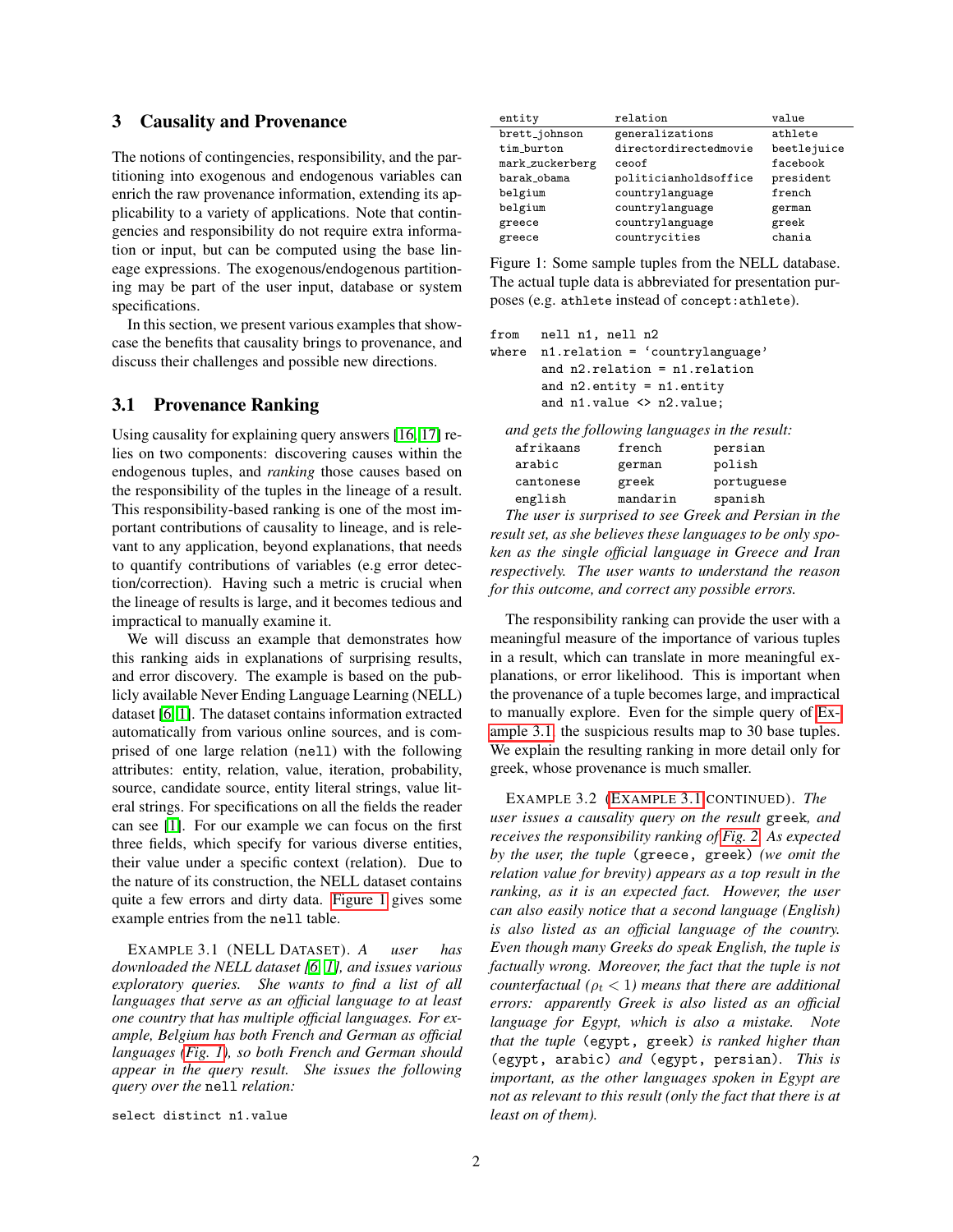| $\rho_t$ | tuple                              |
|----------|------------------------------------|
| 0.5      | (greece, countrylanguage, greek)   |
| 0.5      | (greece, countrylanguage, english) |
| 0.5      | (egypt, countrylanguage, greek)    |
| 0.3      | (egypt, countrylanguage, arabic)   |
| 0.3      | (egypt, countrylanguage, persian)  |

<span id="page-2-0"></span>Figure 2: Responsibility ranking for the result greek.

The responsibility ranking successfully identifies a relevant fact (first tuple), and two errors (second and third tuples). The details on how responsibility is computed, as well as complexity results, can be found in [\[16\]](#page-4-2). Note that the last tuple (egypt, persian) also happens to be wrong, but the error is not relevant to this particular causality query ("why is greek in the result?").

Responsibility is a meaningful metric for explanations in the presence of few errors. For example, if there were multiple wrong entries for Greece, their individual responsibility would be lower. This is a natural behavior, as we cannot assume the system to have any knowledge of the actual semantics of the data. If the number of errors overwhelms the correct tuples in a dataset, causality as well as any scheme that does not use any other additional semantics should be expected to fare more poorly.

#### 3.1.1 System Challenges

To support causal queries, we need to establish appropriate language constructs, possibly in the form of SQL extensions. We need to be able to handle three things: (a) specifying the output of interest (surprising or erroneous result), (b) the query that generated it, and (c) the exogenous and endogenous parts of the provenance.

The last one is probably the most challenging and interesting part of the system. The specification can be done at the schema level (entire relations are characterized as endogenous/exogenous), or at the tuple level, preferably in a declarative way. It is possible that some specifications can be done on an administrative level, for example if the validity of some relations or sources has been verified, the corresponding tuples can be labeled as exogenous. However, it is necessary that the user has the capability to personalize her specifications, based on the data/sources that she trusts, or provide further specifications on a per-query basis.

Extensions. Endogenous and exogenous data is currently defined in a binary way (a tuple is either exogenous or endogenous). However, some problems would benefit from an *endogenous score* which quantifies an initial scale of relevance for the base data. Instead of specifying for example that relation R is exogenous and S endogenous, meaning that the user is only interested in causes in S, the user may prefer to specify a priority score between the two tables, which would affect the final responsibility ranking.



<span id="page-2-1"></span>Figure 3: Structure of the classifier system used in [\[18\]](#page-4-12).

## 3.2 Post-factum Cleaning

In some problem settings, dirty data cannot be detected with traditional cleaning techniques. [\[18\]](#page-4-12) showcases a sensor-based context-aware recommendation engine (CARE) that uses *view-conditioned causality* to trace errors in sensory input. Errors in sensor data can go undetected, even by an expert user, as the data lacks context. For example, a series of values of the sensor features (p, h, s, t, r, c, z, a, i) of [Fig. 3](#page-2-1) can resemble the following:

(0.016,True,0.067,0,0.4,0.004,0.86,0.036,10) (0.0009,False,0,0,0.2,0.0039,0.81,0.034,68) (0.005,True,0.19,0,0.3,0.003,0.75,0.033,17) (0.0008,True,0.003,0,0.1,0.003,0.8,0.038,18)

It is not clear what the context of this data is, and whether there are errors. Even assuming that the sensors are not faulty, it is not possible to know just by looking at the data whether a sensor is inhibited or recording something out of context. For example, the light sensor may be producing out-of-context readings if the user stores his cell phone in the car's glove compartment.

However, the presence of errors may become obvious after the data undergoes transformations. CARE [\[18\]](#page-4-12) uses the extracted sensor features in a classification system to infer the user's current activities (e.g. walking, driving, in a business meeting etc.), and serves him with appropriate recommendations. Using the user's direct feedback or subsequent actions, the system can determine if some classifications were right or wrong. We can use causality to perform *post-factum data cleaning*: while in standard cleaning errors are corrected before the data is transformed and integrated, in this setting the errors are detected only *after* the transformation. In this case we have a much richer context based on multiple correct and incorrect results. *View-Conditioned Causality* conditions on the full known context of the output result, and is better suited for error tracing problems.

#### 3.2.1 System Challenges

In addition to the system challenges of simple causality, view-conditioned causality further requires that the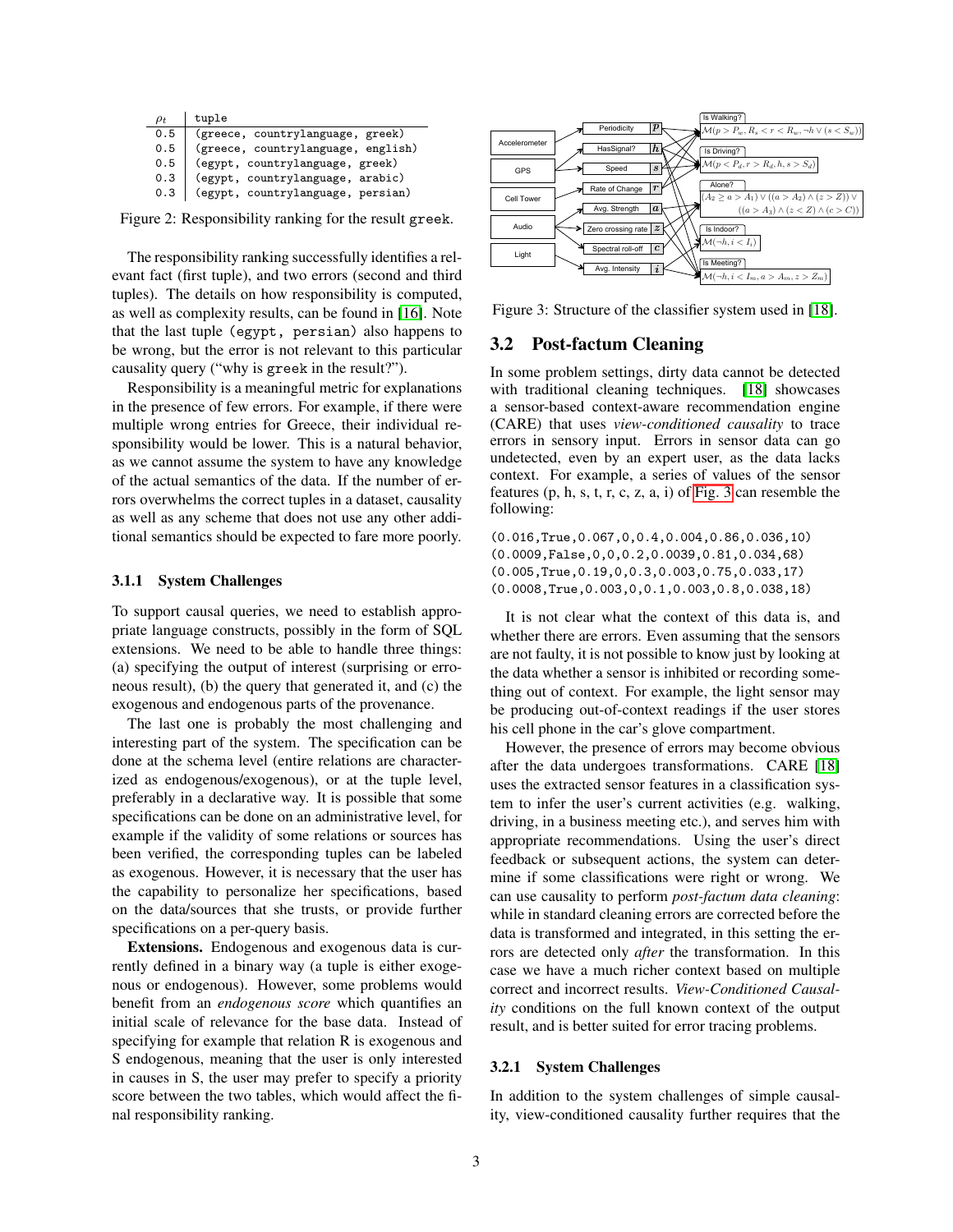user be able to specify as much of the output context as is available, labeling all known correct and incorrect results as such. This may be done on a per-tuple basis, or declaratively in some cases. It is possible that some errors can be automatically detected, e.g. the driving and walking classifications [\(Fig. 3\)](#page-2-1) cannot be true together. The user should be able to specify assertion-like rules that identify such cases, e.g. if  $d$  and  $w$  denote the driving and walking classifications respectively, the rule could be  $\neg d \lor \neg w =$ true. The system can then alert the user of the existence of some error, or even attempt to automatically determine the output that is most likely wrong.

Extensions. In post-factum cleaning the data undergoes transformation before it becomes possible to detect problems. It is possible however that some errors can still go undetected, if they don't happen to produce obvious mistakes in the transformed data. In the example of [\[18\]](#page-4-12) the error tracing is performed "on demand", whenever a mistake is detected in the classification. An interesting problem would be to perform post-factum cleaning proactively. Is it possible to construct transformations that can guarantee error detection?

#### 3.3 Satisfying Aggregate Specifications

In some problem settings, requested changes may not be a matter of errors, but rather desired modifications. *What-if* or *hypothetical* queries [\[13,](#page-4-13) [3\]](#page-3-5) attempt to address questions of the form "How would the output change for a proposed change in the input?". Their stronger motivation comes from the domain of business intelligence, where they are used for strategy evaluations and decisions. In an example from [\[3\]](#page-3-5), an analyst from a brokerage company wants to investigate *what* would be the effect in the returns and volatility of the customer portfolios, *if* during the last 3 years the company had recommended buying Intel stock instead of Motorola.

As a "mirror" problem, a *reverse what-if query* or *howto query* would ask "How could I have achieved 10% more return to all portfolios with the minimum number of trades". In essence, this problem relates to finding causes for aggregates. More specifically, we want to change a specific aggregate from value A to value B, and we need to find a *contingency set* in the provenance of the aggregate that achieves that change, under some optimality criterion. These contingency sets would then be counterfactual causes for changing the aggregate value from A to B. The problem statement may actually specify multiple aggregate requirements, and possibly constraints that the solution should satisfy (e.g. "the total investment amount should not exceed the current total"). Relevant to aggregate specifications is also recent work on the provenance of aggregates [\[2\]](#page-3-6).

#### 3.3.1 System Challenges

Aggregate specifications pose many interesting challenges, but due to space constraints we only discuss here the system's basic functionality. Our system should have language constructs to support the following specifications:

- (a) Objective functions defining the optimization criterion. A sample language construct could be: CREATE OBJECTIVE <obj\_name> AS <sql\_expr>
- (b) Multiple constraints over the solutions. An example could be:

CREATE CONSTRAINTS <constr name> AS <sql expr>

(c) Aggregate specifications of the form: HOW TO <aggr1> op <value1>, ... MAX/MIN <obj name> SUBJECT TO <constr name>

If an objective function is not provided, the system can present the user with a set of possible solutions.

## 4 Conclusions

In this paper, we presented a variety of provenance related problems (ranking, error-tracing, aggregate modifications) that causal reasoning can handle cleanly and effectively, and proposed new directions and various challenges related to building a causality enabled system. In its various flavors, causality enriches provenance with a layer of analytical reasoning, that allows us to tackle many complex and interesting problems, making better use of provenance's underutilized potential.

Acknowledgements. This work was partially supported by NSF grants IIS-0915054 and IIS-0911036, and was performed in the context of the Causality in Databases project ([http://db.cs.washington.edu/](http://db.cs.washington.edu/causality/) [causality/](http://db.cs.washington.edu/causality/)).

#### References

- <span id="page-3-4"></span>[1] NELL: Never Ending Language Learning. http://rtw.ml.cmu.edu/rtw/.
- <span id="page-3-6"></span>[2] Y. Amsterdamer, D. Deutch, and V. Tannen. Provenance for aggregate queries. *CoRR*, abs/1101.1110, 2011.
- <span id="page-3-5"></span>[3] A. Balmin, T. Papadimitriou, and Y. Papakonstantinou. Hypothetical queries in an olap environment. In *VLDB*, pages 220–231, 2000.
- <span id="page-3-1"></span>[4] P. Buneman, J. Cheney, W. C. Tan, and S. Vansummeren. Curated databases. In *PODS*, pages 1–12, 2008.
- <span id="page-3-2"></span>[5] P. Buneman, S. Khanna, and W. C. Tan. Why and where: A characterization of data provenance. In *ICDT*, pages 316–330, 2001.
- <span id="page-3-3"></span>[6] A. Carlson, J. Betteridge, B. Kisiel, B. Settles, E. R. H. Jr., and T. M. Mitchell. Toward an architecture for never-ending language learning. In *AAAI*, 2010.
- <span id="page-3-0"></span>[7] S. Chaudhuri and U. Dayal. Data warehousing and olap for decision support (tutorial). In *SIGMOD*, pages 507–508, 1997.